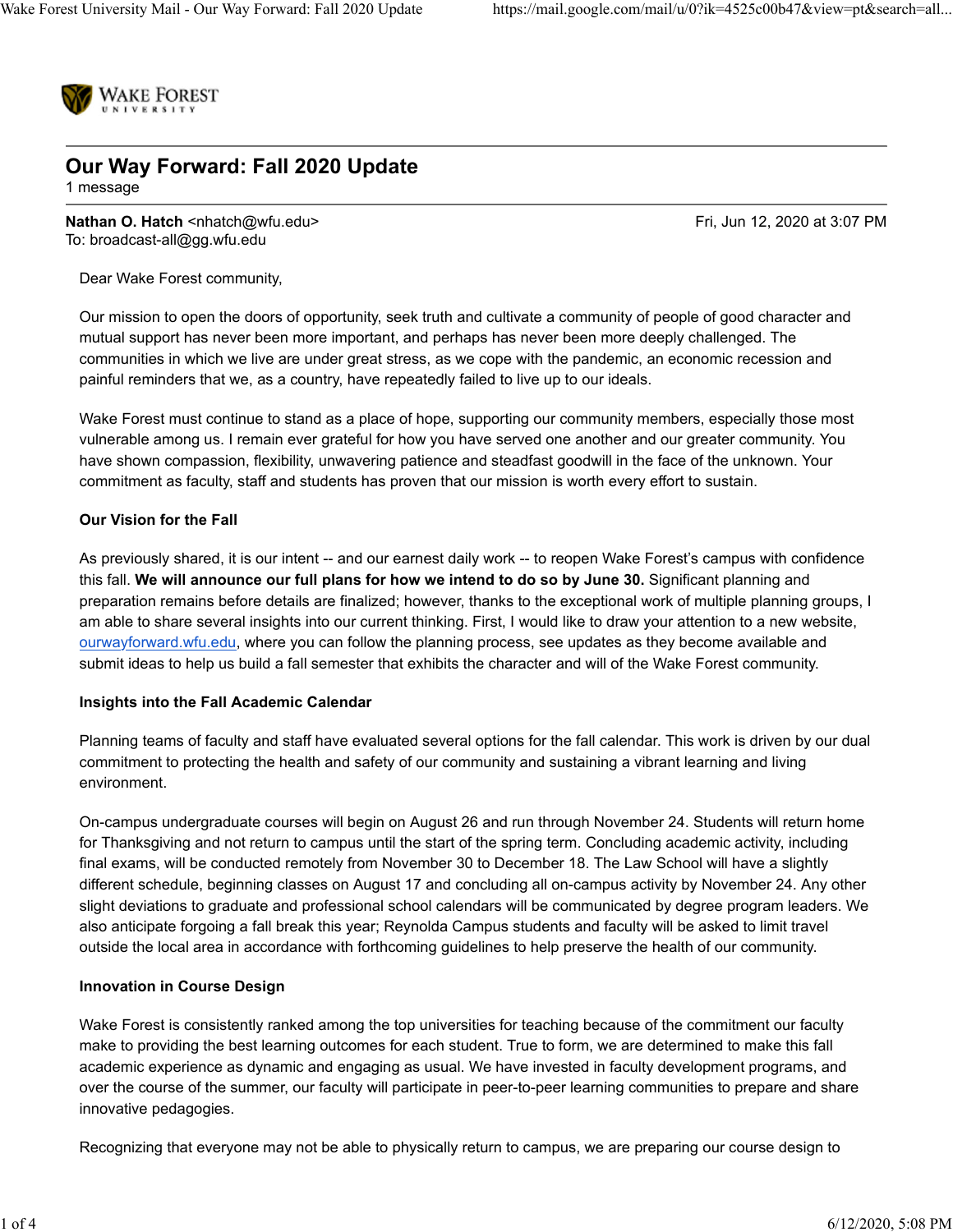include face-to-face, blended and online classes. Teaching will use technology where necessary and where it enables students to engage more fully in the academic experience, depending on disciplinary and pedagogical best practices and public health guidelines.

The fall course schedule, including updated information about course modalities, will be finalized by July 15. The Office of the University Registrar, faculty advisors or relevant graduate academic service areas will contact students to provide information about updated registration processes before this date. Undergraduate students will be able to build or adjust their fall schedules, taking into account our new, rich mix of offerings. Graduate and professional school students can expect some additional options for course access as well. Academic advisors will guide students through the process as in typical years.

## **Educating the Whole Person**

While a strength of the Wake Forest experience is the deep connection among students and between students and faculty, we will have to learn to make these connections in new ways. Modifications to our signature undergraduate residential experience and some new approaches to our extracurricular activities will be needed to account for health and safety requirements.

#### *Housing*

The health and safety of our community remains our top priority. We are working closely with public health experts to review the possible configurations of our residential communities and to offer off-campus housing options. We expect to outline our plan for University housing by June 30, including any necessary and temporary revisions to the University's three-year undergraduate residency requirement. The Office of Residence Life and Housing will contact new and current undergraduates soon thereafter with additional information regarding the on-campus application process and related housing options.

## *Dining*

We will offer a revised and flexible set of dining options, including enhanced take-away service and delivery offering, while self-serve buffet-style meals will likely not be possible. Our focus on sustainable ingredients, nutrition and performance will continue to be a mainstay of our program. We successfully managed this approach with a limited number of students in the spring and plan to scale those functions for the fall. We anticipate that all of our retail and residential dining offerings will be available to our campus community with added locations to address distancing and capacity expectations that comply with public health guidelines. The number of people allowed in the common spaces of the Pit, Benson Food Court and North Dining Hall will be managed appropriately.

## *Recreational Sports and Activities*

We anticipate that the Wellbeing Center will be open with appropriate distancing measures and increased infection control measures to enhance safety. We expect to offer intramural sports activities which are low health risk, and we will pursue creative new options for friendly competitions among our students. We will also work with student leaders to create a robust offering of outdoor activities on and close to campus to enjoy North Carolina's lovely fall weather.

## *Lectures and Club Activities*

We expect a vibrant campus this fall with numerous ways for students and faculty to engage their minds and spirits. A planning team is devising a special schedule for the semester, using our beautiful campus as a backdrop for many outdoor events, public performances and art that work within the public health guidelines for indoor gatherings and social distancing.

## **Investing in the Health of the Community**

*Public Health*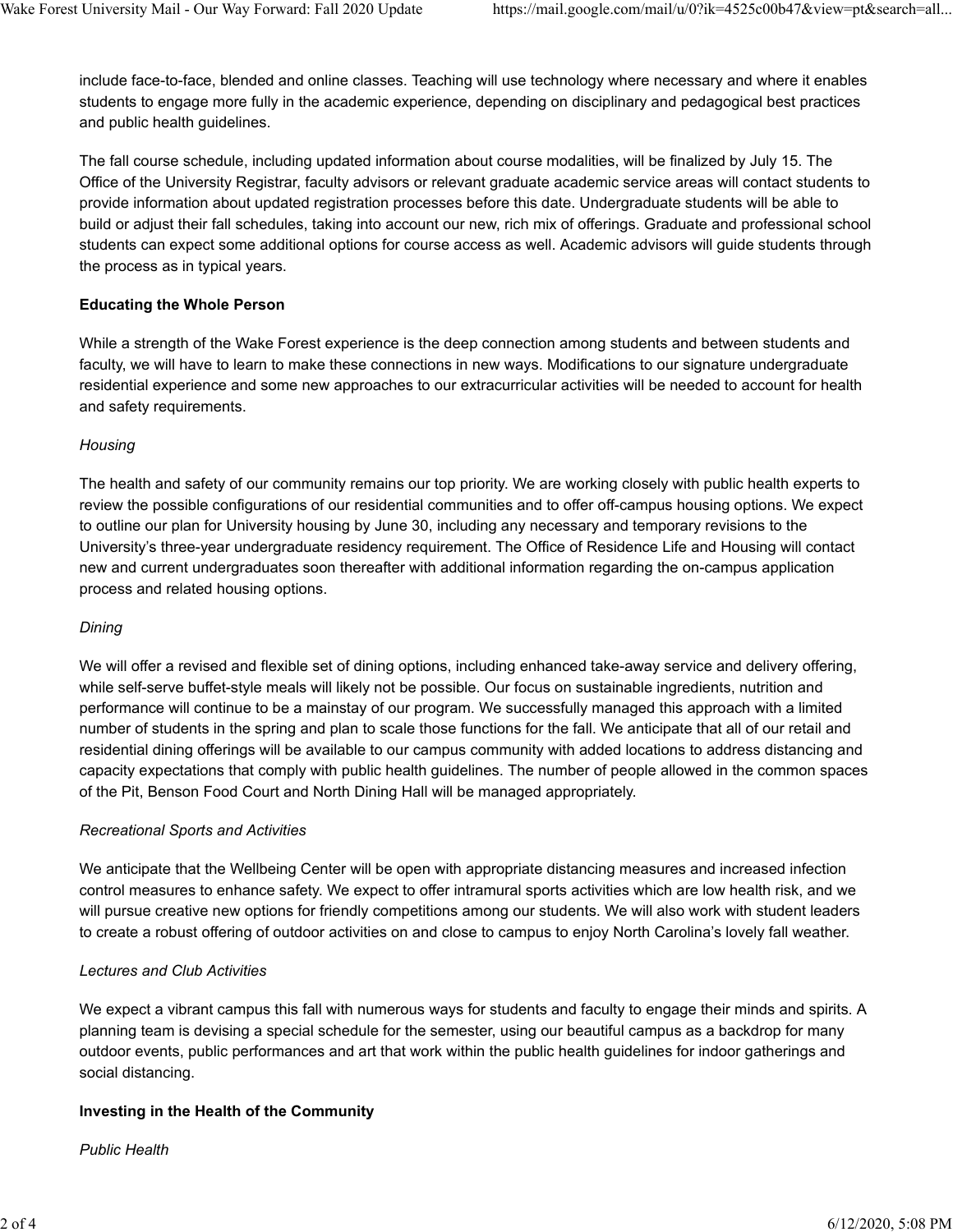We trust that each community member will understand that measures will need to be taken to keep one another healthy. One lesson of the pandemic is that individual actions are interconnected. Our ability to sustain a viable fall semester will depend on each of us doing our part.

We will communicate the health, safety and hygiene expectations necessary to create a successful semester before students arrive on campus. We do not anticipate pre-screening COVID-19 testing of all individuals coming to campus, as national public health guidelines no longer support that as an effective strategy. We will provide education and seek your support on such practices as:

- Wearing face coverings to limit infection and disease spread;
- Maintaining social distancing to minimize infection and disease spread;
- Vigilance in personal hygiene (hand hygiene, avoid touching your face and eyes, and cough/sneeze etiquette);
- Participating actively in self-reported daily symptom screening and of staying at home when you are sick or may have been exposed to COVID-19; and
- Following guidelines on travel, indoor gatherings and isolation requirements.

We know that this semester is going to be different, but we believe that together we can create an engaging and fulfilling living and learning experience. We will be tracking key metrics for our community that will provide data on COVID-19 activity and use this data to inform the public health response. If all do their part, we will be able to minimize disruptions caused by COVID-19 outbreaks and keep the semester on track.

## *Student Physical and Mental Health Services*

Wake Forest is investing in the most effective health management technology and training to prepare for varying circumstances. Our academic medical center will provide testing strategies and protocols, care for the sick and expertise from nationally renowned epidemiologists. Faculty, staff and students will have the option to participate in clinical studies that will advance our knowledge about managing this pandemic and draw on latest research to improve community health.

Additionally, we will expand our capacity in the student health center to provide patients the broad medical support traditionally available. Mental health services available through the University Counseling Center and psychiatric services in the Student Health Service will remain accessible to those in need.

## **Supporting the Demon Deacons**

Student-athletes are voluntarily training remotely and staying connected with their coaching staffs and teammates. The NCAA approved the return to campus for student athletes effective June 1. Wake Forest is moving cautiously, keeping the health of our student-athletes and coaching staffs our top priority.

On June 8, we welcomed back to campus a very small group of student-athletes who are rehabilitating from injuries so that they can access our state-of-the-art sports medicine equipment and training staff. They will be joined by another limited group later in June with additional groups returning in July, consistent with approved reentry procedures for campus.

The ACC and NCAA remain in discussions about the parameters for competitions and schedules. Updates will be forthcoming.

## **Our Way Forward**

As you can see, there is much to consider about how we will approach the fall semester. I encourage you to visit ourwayforward.wfu.edu to understand the ongoing planning process and to submit your insights and ideas for a successful fall.